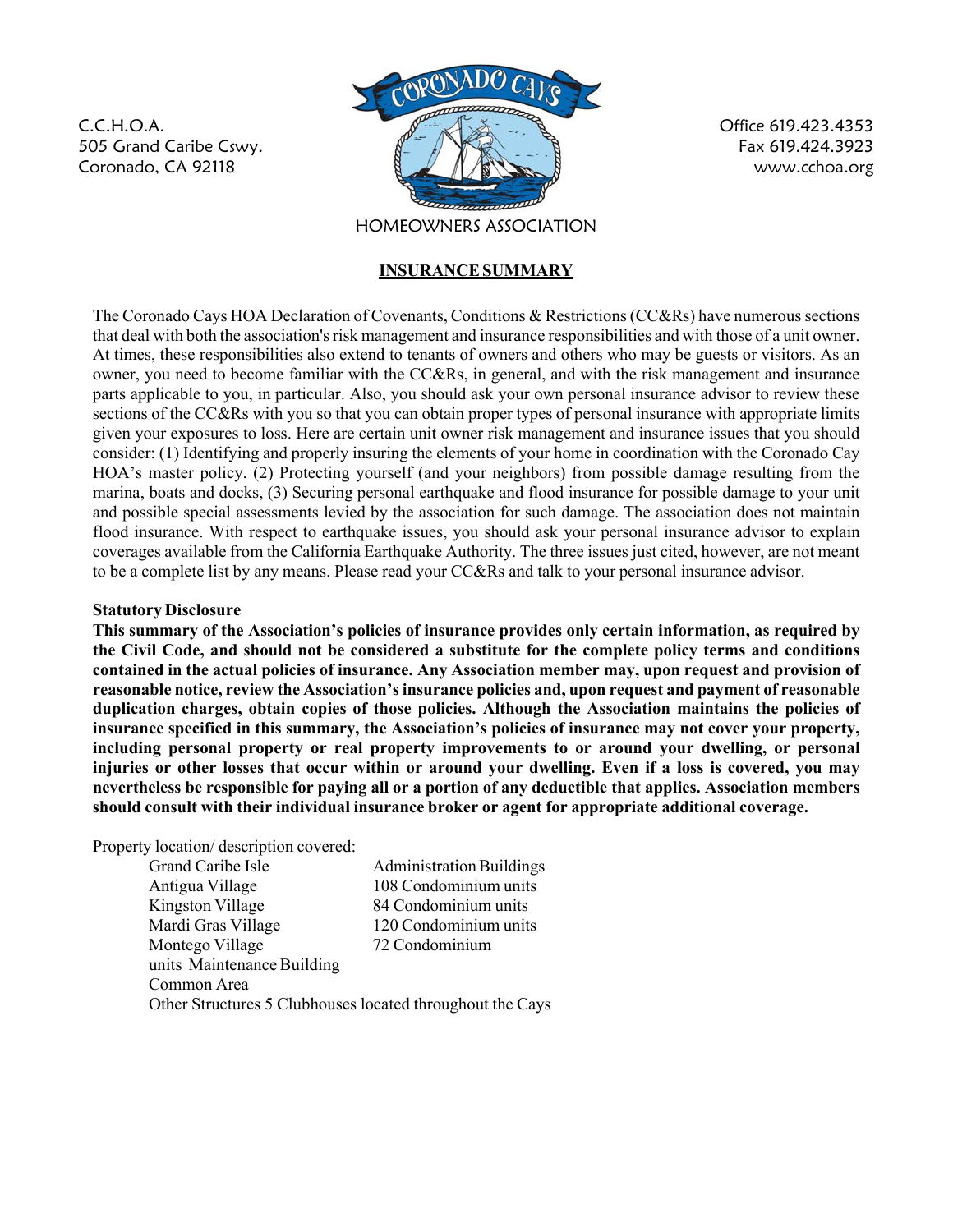

### **Coronado Cays Homeowners Association Insurance Disclosure Form**

| <b>Property Insurance:</b> |                                     |                          |            |
|----------------------------|-------------------------------------|--------------------------|------------|
| Name of<br>Insurer:        | Philadelphia Indemnity Ins. Company | Policy #: PHPK2396438    |            |
| Policy<br>Limits:          | \$120,439,114                       | Amount of<br>Deductible: | \$25,000   |
| Date Policy<br>Begins:     | 03/31/2022                          | Date Policy<br>Ends:     | 03/31/2023 |

#### **General Liability Insurance:**

| Name of<br>Insurer:    | Philadelphia Indemnity Ins. Company                 | Policy #: PHPK2396438    |            |
|------------------------|-----------------------------------------------------|--------------------------|------------|
| Policy<br>Limits:      | \$2,000,000 Aggregate<br>\$1,000,000 per Occurrence | Amount of<br>Deductible: | N/A        |
| Date Policy<br>Begins: | 03/31/2022                                          | Date Policy<br>Ends:     | 03/31/2023 |

#### **Directors & Officers / Employment Practices Liability Insurance:**

| Name of<br>Insurer: RSUI Indemnity Co.                     | Policy #: NPP698888 |
|------------------------------------------------------------|---------------------|
| Policy                                                     | Amount of           |
| Limits: \$4,000,000 Aggregate / \$3,000,000 Separate Limit | Deductible:         |
| for D&O and \$1,000,000 Separate Limit for EPLI            | \$50,000            |
| Date Policy                                                | Date Policy         |
| Begins:                                                    | Ends:               |
| 03/31/2022                                                 | 03/31/2023          |

#### **Excess Directors & Officers Liability Insurance:**

| Name of<br>Insurer: RSUI Indemnity Co.                              | Policy #: 03122878                   |
|---------------------------------------------------------------------|--------------------------------------|
| Policy<br>Limits: \$2,000,000 Aggregate / \$2,000,000 Limit for D&O | Amount of<br>\$50,000<br>Deductible: |
| Date Policy<br>Begins:<br>03/31/2022                                | Date Policy<br>Ends:<br>03/31/2023   |

#### **Fidelity Insurance / Crime:**

| Name of<br>Insurer:    | Travelers Casualty and Surety Co. of America | Policy #: 106710003      |            |
|------------------------|----------------------------------------------|--------------------------|------------|
| Policy<br>Limits:      | \$5,000,000 Employee Dishonesty              | Amount of<br>Deductible: | \$25,000   |
| Date Policy<br>Begins: | 03/31/2022                                   | Date Policy<br>Ends:     | 03/31/2023 |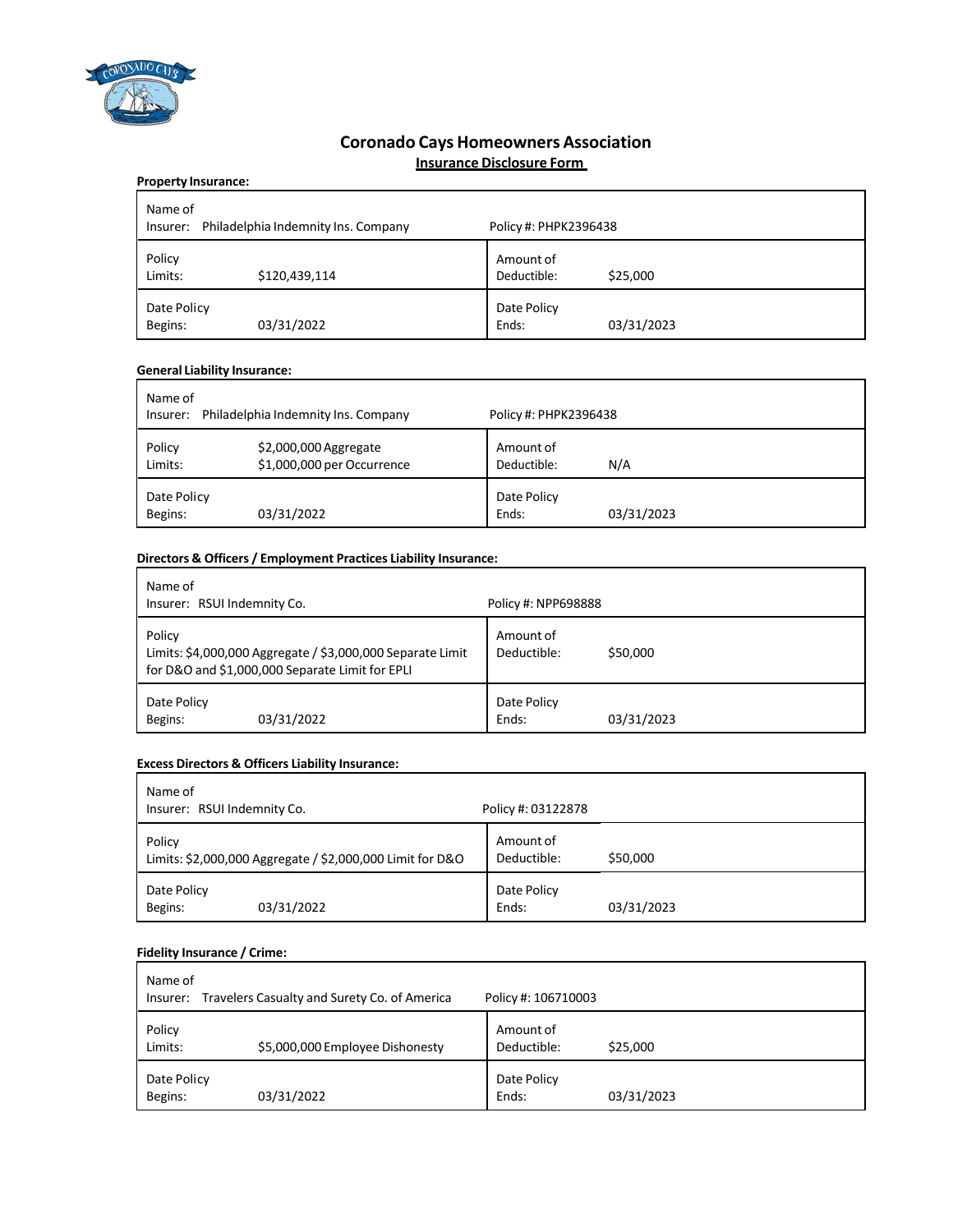

#### **Fidelity Insurance / Excess Crime:**

| Name of<br>Insurer:    | Great American Insurance Co.      | Policy #: SAA E425779 04 00 |            |
|------------------------|-----------------------------------|-----------------------------|------------|
| Policy<br>Limits:      | \$5,000,000 Excess of \$5,000,000 | Amount of<br>Deductible:    | \$25,000   |
| Date Policy<br>Begins: | 03/31/2022                        | Date Policy<br>Ends:        | 03/31/2023 |

#### **Umbrella Liability**

| Name of<br>Insurer:    | Philadelphia Indemnity Ins. Company                 | Policy #: PHUB808755     |            |
|------------------------|-----------------------------------------------------|--------------------------|------------|
| Policy<br>Limits:      | \$5,000,000 Aggregate<br>\$5,000,000 per Occurrence | Amount of<br>Deductible: | \$10,000   |
| Date Policy<br>Begins: | 03/31/2022                                          | Date Policy<br>Ends:     | 03/31/2023 |

#### **Excess Liability**

| Name of<br>Insurer:    | Navigators Specialty Insurance Company              | Policy #: LA22EXRZ0AW37IC |            |
|------------------------|-----------------------------------------------------|---------------------------|------------|
| Policy<br>Limits:      | \$5,000,000 Aggregate<br>\$5,000,000 per Occurrence | Amount of<br>Deductible:  | \$0        |
| Date Policy<br>Begins: | 03/31/2022                                          | Date Policy<br>Ends:      | 03/31/2023 |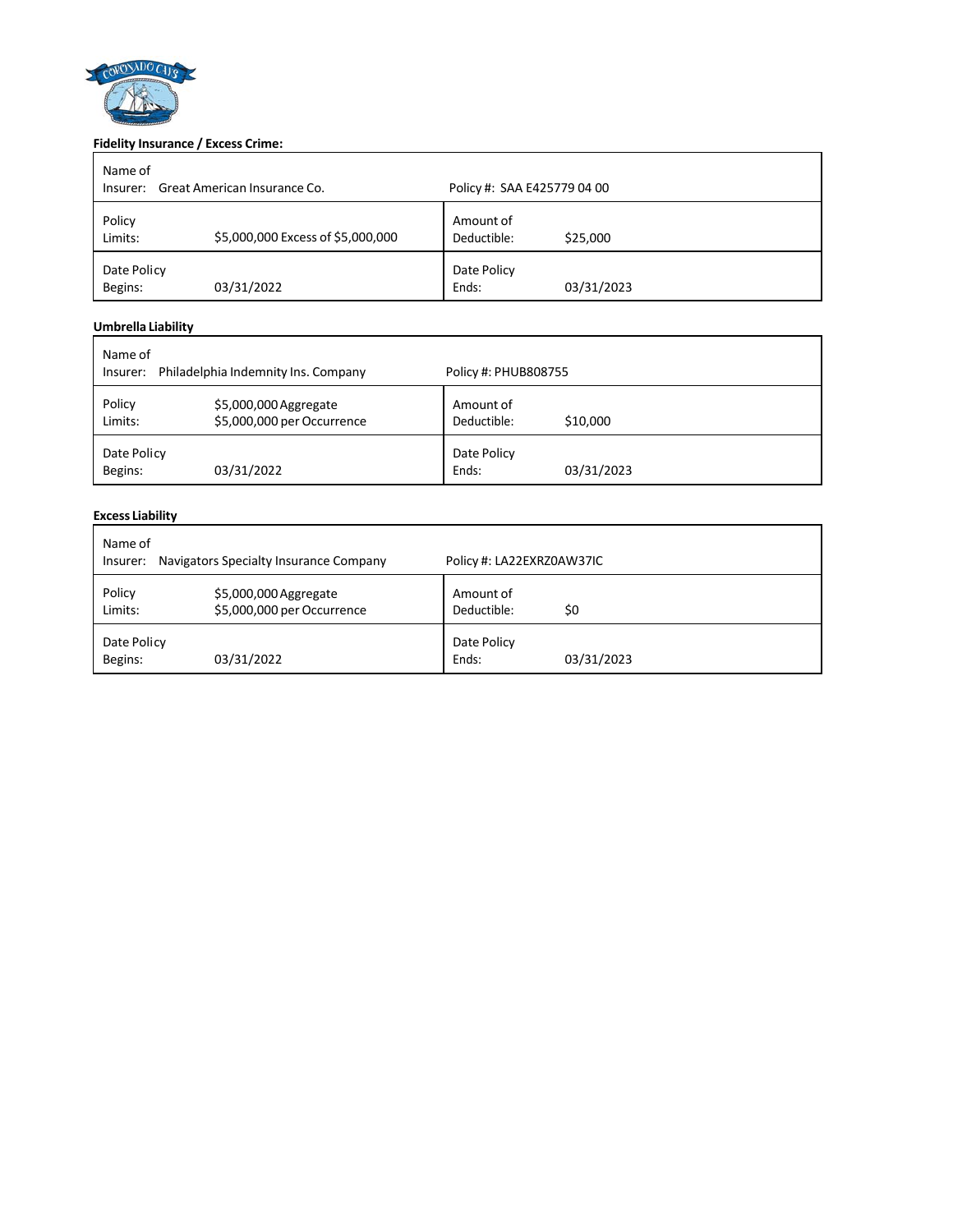

## **CERTIFICATE OF LIABILITY INSURANCE**

**COROCAY-01 RVANCE**

|                                                                                                                                                                                                                                                                                                                                                                                                                           |                              |                              |                                               |                                   |                                                                                                                            |                | 3/30/2022              |
|---------------------------------------------------------------------------------------------------------------------------------------------------------------------------------------------------------------------------------------------------------------------------------------------------------------------------------------------------------------------------------------------------------------------------|------------------------------|------------------------------|-----------------------------------------------|-----------------------------------|----------------------------------------------------------------------------------------------------------------------------|----------------|------------------------|
| THIS  CERTIFICATE  IS  ISSUED  AS  A  MATTER  OF  INFORMATION  ONLY AND CONFERS NO RIGHTS UPON THE CERTIFICATE HOLDER. THIS<br>CERTIFICATE DOES NOT AFFIRMATIVELY OR NEGATIVELY AMEND, EXTEND OR ALTER THE COVERAGE AFFORDED BY THE POLICIES<br>BELOW. THIS CERTIFICATE OF INSURANCE DOES NOT CONSTITUTE A CONTRACT BETWEEN THE ISSUING INSURER(S), AUTHORIZED<br>REPRESENTATIVE OR PRODUCER, AND THE CERTIFICATE HOLDER. |                              |                              |                                               |                                   |                                                                                                                            |                |                        |
| IMPORTANT: If the certificate holder is an ADDITIONAL INSURED, the policy(ies) must have ADDITIONAL INSURED provisions or be endorsed.<br>If SUBROGATION IS WAIVED, subject to the terms and conditions of the policy, certain policies may require an endorsement. A statement on<br>this certificate does not confer rights to the certificate holder in lieu of such endorsement(s).                                   |                              |                              |                                               |                                   |                                                                                                                            |                |                        |
| PRODUCER License # 0C36861                                                                                                                                                                                                                                                                                                                                                                                                |                              |                              | CONTACT Lisa Houston                          |                                   |                                                                                                                            |                |                        |
| San Diego-Alliant Insurance Services, Inc.                                                                                                                                                                                                                                                                                                                                                                                |                              |                              | <b>PHONE</b>                                  |                                   | <b>FAX</b>                                                                                                                 |                |                        |
| 701 B St 6th FI<br>San Diego, CA 92101                                                                                                                                                                                                                                                                                                                                                                                    |                              |                              | (A/C, No, Ext):<br>E-MAIL                     | Lisa.Houston@alliant.com          | (A/C, No):                                                                                                                 |                |                        |
|                                                                                                                                                                                                                                                                                                                                                                                                                           |                              |                              | <b>ADDRESS</b>                                |                                   | <b>INSURER(S) AFFORDING COVERAGE</b>                                                                                       |                | <b>NAIC#</b>           |
|                                                                                                                                                                                                                                                                                                                                                                                                                           |                              |                              |                                               |                                   | <b>INSURER A: Philadelphia Indemnity Insurance Company</b>                                                                 |                | 18058                  |
| INSURED Coronado Cays Homeowners Assoc. 384 UNITS                                                                                                                                                                                                                                                                                                                                                                         |                              |                              | INSURER B: Insurance Company of the West      |                                   |                                                                                                                            |                | 27847                  |
| Antigua, Kingston, Montego, & Mardi Gras Village                                                                                                                                                                                                                                                                                                                                                                          |                              |                              | <b>INSURER C: RSUI Indemnity Company</b>      |                                   |                                                                                                                            |                | 22314                  |
| 505 Grand Caribe Cswy.                                                                                                                                                                                                                                                                                                                                                                                                    |                              |                              |                                               |                                   | INSURER D: Travelers Property Casualty Company of America                                                                  |                | 25674                  |
| Coronado, CA 92118                                                                                                                                                                                                                                                                                                                                                                                                        |                              |                              | <b>INSURER E:</b>                             |                                   |                                                                                                                            |                |                        |
|                                                                                                                                                                                                                                                                                                                                                                                                                           |                              |                              | <b>INSURER F:</b>                             |                                   |                                                                                                                            |                |                        |
| <b>COVERAGES</b>                                                                                                                                                                                                                                                                                                                                                                                                          |                              | <b>CERTIFICATE NUMBER:</b>   |                                               |                                   | <b>REVISION NUMBER:</b>                                                                                                    |                |                        |
| THIS IS TO CERTIFY THAT THE POLICIES OF INSURANCE LISTED BELOW HAVE BEEN ISSUED TO THE INSURED NAMED ABOVE FOR THE POLICY PERIOD                                                                                                                                                                                                                                                                                          |                              |                              |                                               |                                   |                                                                                                                            |                |                        |
| INDICATED. NOTWITHSTANDING ANY REQUIREMENT, TERM OR CONDITION OF ANY CONTRACT OR OTHER DOCUMENT WITH RESPECT TO WHICH THIS<br>CERTIFICATE MAY BE ISSUED OR MAY PERTAIN, THE INSURANCE AFFORDED BY THE POLICIES DESCRIBED HEREIN IS SUBJECT TO ALL THE TERMS.<br>EXCLUSIONS AND CONDITIONS OF SUCH POLICIES. LIMITS SHOWN MAY HAVE BEEN REDUCED BY PAID CLAIMS.                                                            |                              |                              |                                               |                                   |                                                                                                                            |                |                        |
| <b>INSR</b><br><b>TYPE OF INSURANCE</b><br><b>LTR</b>                                                                                                                                                                                                                                                                                                                                                                     | <b>ADDL</b> SUBR<br>INSD WVD | <b>POLICY NUMBER</b>         | <b>POLICY EFF</b><br>(MM/DD/YYYY)             | <b>POLICY EXP</b><br>(MM/DD/YYYY) | <b>LIMITS</b>                                                                                                              |                |                        |
| A<br>X.<br><b>COMMERCIAL GENERAL LIABILITY</b>                                                                                                                                                                                                                                                                                                                                                                            |                              |                              |                                               |                                   | <b>EACH OCCURRENCE</b>                                                                                                     | \$             | 1,000,000              |
| X<br>CLAIMS-MADE<br><b>OCCUR</b>                                                                                                                                                                                                                                                                                                                                                                                          |                              | <b>PHPK2396438</b>           | 3/31/2022                                     | 3/31/2023                         | DAMAGE TO RENTED<br>PREMISES (Ea occurrence)                                                                               | \$             | 100,000                |
|                                                                                                                                                                                                                                                                                                                                                                                                                           |                              |                              |                                               |                                   | MED EXP (Any one person)                                                                                                   | \$             | ŋ                      |
|                                                                                                                                                                                                                                                                                                                                                                                                                           |                              |                              |                                               |                                   | PERSONAL & ADV INJURY                                                                                                      | \$             | 1,000,000              |
| GEN'L AGGREGATE LIMIT APPLIES PER:                                                                                                                                                                                                                                                                                                                                                                                        |                              |                              |                                               |                                   | <b>GENERAL AGGREGATE</b>                                                                                                   | \$             | 2,000,000              |
| PRO-<br>JECT<br>X<br><b>POLICY</b><br>LOC                                                                                                                                                                                                                                                                                                                                                                                 |                              |                              |                                               |                                   | PRODUCTS - COMP/OP AGG                                                                                                     | $\mathfrak{L}$ | 2,000,000              |
| OTHER:                                                                                                                                                                                                                                                                                                                                                                                                                    |                              |                              |                                               |                                   |                                                                                                                            |                |                        |
| A<br><b>AUTOMOBILE LIABILITY</b>                                                                                                                                                                                                                                                                                                                                                                                          |                              |                              |                                               |                                   | <b>COMBINED SINGLE LIMIT</b><br>(Ea accident)                                                                              |                | 1,000,000              |
| X<br>ANY AUTO                                                                                                                                                                                                                                                                                                                                                                                                             |                              | <b>PHPK2396438</b>           | 3/31/2022                                     | 3/31/2023                         | BODILY INJURY (Per person)                                                                                                 | \$             |                        |
| OWNED<br>AUTOS ONLY<br><b>SCHEDULED</b><br><b>AUTOS</b>                                                                                                                                                                                                                                                                                                                                                                   |                              |                              |                                               |                                   | BODILY INJURY (Per accident)                                                                                               | $\mathfrak{s}$ |                        |
| HIRED<br>AUTOS ONLY<br>NON-OWNED<br>AUTOS ONLY                                                                                                                                                                                                                                                                                                                                                                            |                              |                              |                                               |                                   | PROPERTY DAMAGE<br>(Per accident)                                                                                          | \$             |                        |
|                                                                                                                                                                                                                                                                                                                                                                                                                           |                              |                              |                                               |                                   |                                                                                                                            | \$             |                        |
| Α<br>$\mathsf{x}$<br>X<br><b>UMBRELLA LIAB</b><br><b>OCCUR</b>                                                                                                                                                                                                                                                                                                                                                            |                              |                              |                                               |                                   | EACH OCCURRENCE                                                                                                            | \$             | 5,000,000              |
| <b>EXCESS LIAB</b><br><b>CLAIMS-MADE</b>                                                                                                                                                                                                                                                                                                                                                                                  |                              | <b>PHUB808755</b>            | 3/31/2022                                     | 3/31/2023                         | AGGREGATE                                                                                                                  | \$             | 5,000,000              |
| 10,000<br>$X$ RETENTIONS<br><b>DED</b>                                                                                                                                                                                                                                                                                                                                                                                    |                              |                              |                                               |                                   | PER<br>OTH-                                                                                                                | \$             |                        |
| В<br><b>WORKERS COMPENSATION</b><br>AND EMPLOYERS' LIABILITY<br>Y/N                                                                                                                                                                                                                                                                                                                                                       |                              |                              |                                               |                                   | $\mathbf{x}$<br>$\sim$ STATULE 1<br>I ER                                                                                   |                |                        |
| ANY PROPRIETOR/PARTNER/EXECUTIVE<br>OFFICER/MEMBER EXCLUDED?<br><b>(Mandatory in NH)</b>                                                                                                                                                                                                                                                                                                                                  | N/A                          | <b>WSD503536705</b>          | 1/1/2022                                      | 1/1/2023                          | E.L. EACH ACCIDENT                                                                                                         | \$             | 1,000,000<br>1,000,000 |
|                                                                                                                                                                                                                                                                                                                                                                                                                           |                              |                              |                                               |                                   | E.L. DISEASE - EA EMPLOYEE                                                                                                 | \$             |                        |
| If yes, describe under<br>DESCRIPTION OF OPERATIONS below<br>Directors & Officers                                                                                                                                                                                                                                                                                                                                         |                              |                              | 3/31/2022                                     | 3/31/2023                         | E.L. DISEASE - POLICY LIMIT<br><b>Each Claim</b>                                                                           | \$             | 1,000,000<br>3,000,000 |
| <b>Marine General Liab</b><br>D.                                                                                                                                                                                                                                                                                                                                                                                          |                              | <b>NPP698888</b><br>51M78541 | 3/31/2022                                     | 3/31/2023                         | <b>Per Occurrence</b>                                                                                                      |                | 1,000,000              |
|                                                                                                                                                                                                                                                                                                                                                                                                                           |                              |                              |                                               |                                   |                                                                                                                            |                |                        |
|                                                                                                                                                                                                                                                                                                                                                                                                                           |                              |                              |                                               |                                   |                                                                                                                            |                |                        |
| DESCRIPTION OF OPERATIONS / LOCATIONS / VEHICLES (ACORD 101, Additional Remarks Schedule, may be attached if more space is required)                                                                                                                                                                                                                                                                                      |                              |                              |                                               |                                   |                                                                                                                            |                |                        |
|                                                                                                                                                                                                                                                                                                                                                                                                                           |                              |                              |                                               |                                   |                                                                                                                            |                |                        |
|                                                                                                                                                                                                                                                                                                                                                                                                                           |                              |                              |                                               |                                   |                                                                                                                            |                |                        |
|                                                                                                                                                                                                                                                                                                                                                                                                                           |                              |                              |                                               |                                   |                                                                                                                            |                |                        |
|                                                                                                                                                                                                                                                                                                                                                                                                                           |                              |                              |                                               |                                   |                                                                                                                            |                |                        |
|                                                                                                                                                                                                                                                                                                                                                                                                                           |                              |                              |                                               |                                   |                                                                                                                            |                |                        |
|                                                                                                                                                                                                                                                                                                                                                                                                                           |                              |                              |                                               |                                   |                                                                                                                            |                |                        |
| <b>CERTIFICATE HOLDER</b>                                                                                                                                                                                                                                                                                                                                                                                                 |                              |                              | <b>CANCELLATION</b>                           |                                   |                                                                                                                            |                |                        |
| <b>Coronado Cays Homeowners Association</b><br><b>Proof of Insurance</b>                                                                                                                                                                                                                                                                                                                                                  |                              |                              | <b>ACCORDANCE WITH THE POLICY PROVISIONS.</b> |                                   | SHOULD ANY OF THE ABOVE DESCRIBED POLICIES BE CANCELLED BEFORE<br>THE EXPIRATION DATE THEREOF, NOTICE WILL BE DELIVERED IN |                |                        |
| 505 Grand Caribe Cswy.<br>Coronado, CA 92118                                                                                                                                                                                                                                                                                                                                                                              |                              |                              | <b>AUTHORIZED REPRESENTATIVE</b>              |                                   |                                                                                                                            |                |                        |
|                                                                                                                                                                                                                                                                                                                                                                                                                           |                              |                              |                                               |                                   |                                                                                                                            |                |                        |
|                                                                                                                                                                                                                                                                                                                                                                                                                           |                              |                              |                                               |                                   |                                                                                                                            |                |                        |
|                                                                                                                                                                                                                                                                                                                                                                                                                           |                              |                              |                                               |                                   |                                                                                                                            |                |                        |

**ACORD 25 (2016/03) © 1988-2015 ACORD CORPORATION. All rights reserved.**